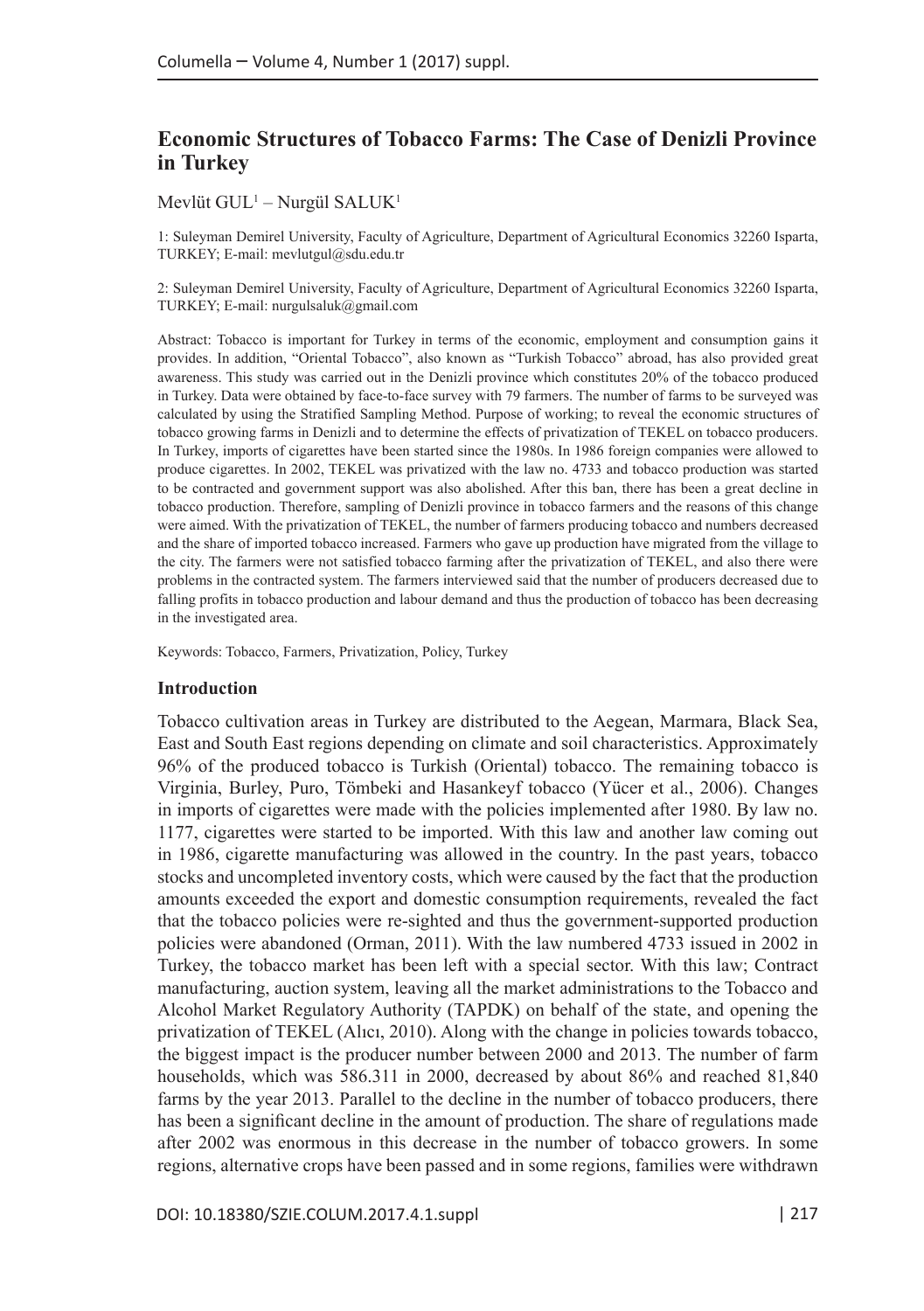completely from the agricultural sector (Alıcı, 2010). Table 1 listed the tobacco production and cultivated areas between 1993 and 2013 in Denizli province of Turkey. The amount of tobacco production both in Turkey and Denizli has been decreasing until 2011, and an increase has been taking place since 2012. Parallel to this, there was a decrease in the cultivated area until 2011, an increase after 2012.

| Years | Production (tons) |         | Cultivated area (decares) |         |  |
|-------|-------------------|---------|---------------------------|---------|--|
|       | Turkey            | Denizli | Turkey                    | Denizli |  |
| 1993  | 338.796           | 25.732  | 3.398.560                 | 295.150 |  |
| 1995  | 204.440           | 20.557  | 2.099.190                 | 244.220 |  |
| 2000  | 200.280           | 23.199  | 2.365.690                 | 325.840 |  |
| 2003  | 112.158           | 15.942  | 1.830.430                 | 287.540 |  |
| 2005  | 135.247           | 18.954  | 1.853.420                 | 278.050 |  |
| 2010  | 53.018            | 10.839  | 813.335                   | 192.288 |  |
| 2011  | 45.435            | 11.558  | 766.575                   | 191.297 |  |
| 2012  | 73.285            | 19.084  | 1.076.984                 | 255.117 |  |
| 2013  | 93.158            | 22.120  | 1.330.733                 | 308.985 |  |

*Table 1. Number of tobacco producers by region in Turkey*

Source: TÜİK, 2016

The highest tobacco production was in Denizli province. The products grown in Denizli in 2014 constituted 20% of the total tobacco production. Therefore, it was aimed to determine the causes of this change with reference to Denizli province of tobacco producers. The tobacco legislation has caused a significant reduction in production.

# **Materials and methods**

The main material of this research was obtained from the tobacco producers in Denizli province. The sample size was found to be 79 producers according to the Stratified Sampling Method, with a permissible error amount (average deviation of 5%) and a 90% confidence limit from the average of the population. These farmers were distributed in 3 groups by their tobacco area. The farmers with 1 to 15 decares tobacco area were defined as the first group (24 farmers), while farmers with 15.1 to 30 decares tobacco area were defined as the group II. group (24 farmers), farmers with 30.1 and over decares tobacco area were III. group (31 farmers) (Table 2). During the visit to the farmers, prepared questionnaires were directed to the producers. In analyses for farmers, both the tobacco area was calculated separately for size groups and for the average of farmers. The effects of privatizations in the tobacco market were taken on questionnaires to the producers and likert scale  $(5)$ .

|  |  | Table 2. Sample size |  |
|--|--|----------------------|--|
|--|--|----------------------|--|

| Farmer groups                                    | Population | Standard<br>deviation | Variance | Mean | Sample volume |
|--------------------------------------------------|------------|-----------------------|----------|------|---------------|
| I. group $(1 \text{ to } 15 \text{ decade})$     | 7697       | ے ۔                   | 10.5     | 10.9 |               |
| II. group $(15.1 \text{ to } 30 \text{ decade})$ | 5637       | 4.5                   | 20.1     | 23.1 | 24            |
| III. group(30.1 and over decare)                 | 2050       | 16.1                  | 258.2    | 46.3 |               |
| Total                                            | 5384       | 13.6                  | 184.0    | 20.1 | 70            |

1 decare equal 0.1 hectare

### **Results and discussion**

It is determined that farmers have education at primary school level (5.5 years) There was no statistically significant difference (P $> 0.00$ ; P = 1.017) between tobacco field groups and the level of education of farmers, although the level of education with tobacco field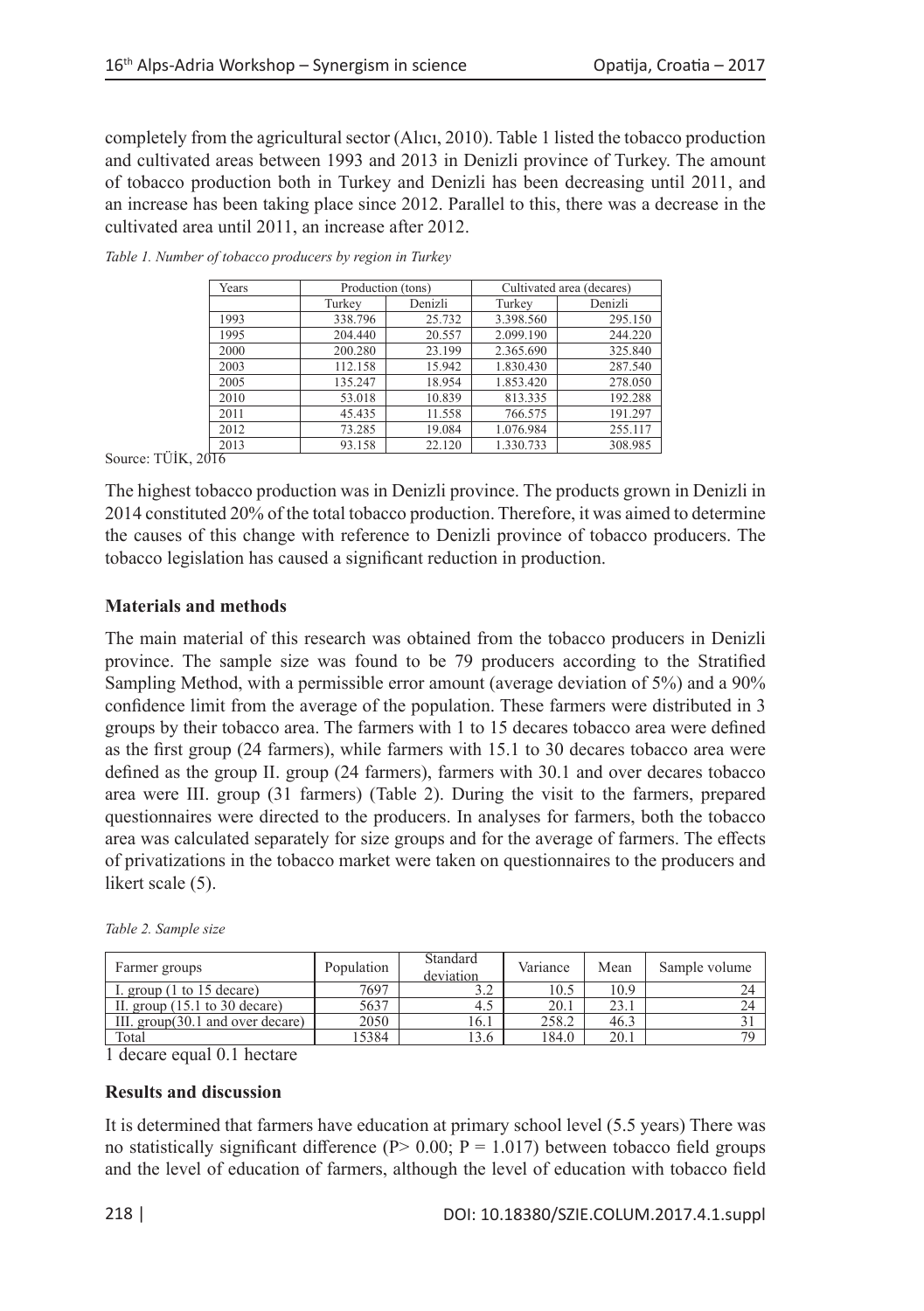groups increased. The average age of the farmers interviewed was calculated as 46.4 years. Farmer ages, 46.2 years in the first group, 46.3 years in II. group, and it was 46.6 years in II. group (Table 3). There was no significant difference between the groups and farmer's age criterion. The duration of experience of tobacco farmer was 29.4 years. According to tobacco land size groups; this value was 26.2 years in group I, 23.7 years in group II, 36.4 years in group III (Table 3). As the area of tobacco grows, the experience of the farmer was also increasing. On the other hand, there was no statistically significant relationship between tobacco field width groups and the farmer's experience in tobacco production  $(P > 0.00; P = 0.995)$ . The average household size was 4.1 persons. The lowest number of household members was with 3.7 persons in the group II, and the highest number of household members 4.6 in the group III. There was a statistical relationship between the size of the household and the size of the enterprise. The tobacco cultivation area ranged from 0.8 to 3.7 hectares in the groups, with an average of 2.2 hectares. In the farmer groups, between 44.2% and 73.1% of the total crop production areas constituted tobacco cultivation areas. This ratio was 62.5% in the farms average (Table 3). The operational land area was 3.49 hectares and 45.1% of the land was owned land and 54.9% was rented land. Farmers were producing tobacco generally by renting land. The share of non-irrigated land was 93%. The share of non-irrigated land varies between 82.0% and 95.1% in the groups (Table 3). So the rate of irrigation in the production of tobacco growers was also very low.

Tobacco has the highest share in gross production value at 55.0%. This ratio was followed by 33.8% of livestock activity and 11.2% of other products. The share of tobacco gross value in the III. group was 58.4% and was the highest value. The most important production value item in group I farmers was livestock. The share of tobacco cultivation in farmer groups also varies from 44.2% to 73.1%. Farmers' satisfaction with agricultural activities, tendency to continue tobacco growing, level of satisfaction with tobacco growing, level of knowledge with tobacco growing were also asked and the results were given in Table 3. These answers were taken on a 5-point Likert scale. Farmers' levels of satisfaction with agricultural activities and tobacco growing were found to be low (2.3 and 2.3). Farmers tend to continue to grow tobacco (3.7) and knowledge level in tobacco growing was moderate (3.4). There was no statistical difference between these criteria and the groups of tobacco cultivated area.

The attitude of producers interviewed in the field of research to various applications in tobacco farming was evaluated according to the 5 Likert scale. When the growers' attitudes to various practices in tobacco farming were examined, it was determined that the farmers participated in the following statements: "difficult to supply tobacco seed"; "Input prices are high"; "There is a problem in the supply of labour in tobacco growing"; "Tobacco production declined after privatization of TEKEL"; "With TEKEL privatization, inputs in tobacco production were more expensive"; "The privatization of TEKEL increased the farmers' migration from the village to the city"; "With the privatization of TEKEL, the number of unemployed in the village has increased"; "Increased costs of switching to contracted tobacco production"; "Most tobacco manufacturers have left tobacco production after privatization"; "Tobacco growing is an important source of livelihood in the region"; "The marketing situation of tobacco products affects production"; "Climate change affects tobacco growing"; "Tobacco growing is a profitable activity"; "Privatization negatively affected tobacco production"; "Tobacco is no longer as important as it used to be"; "Privatization of TEKEL facilitated tobacco marketing" (Table 4).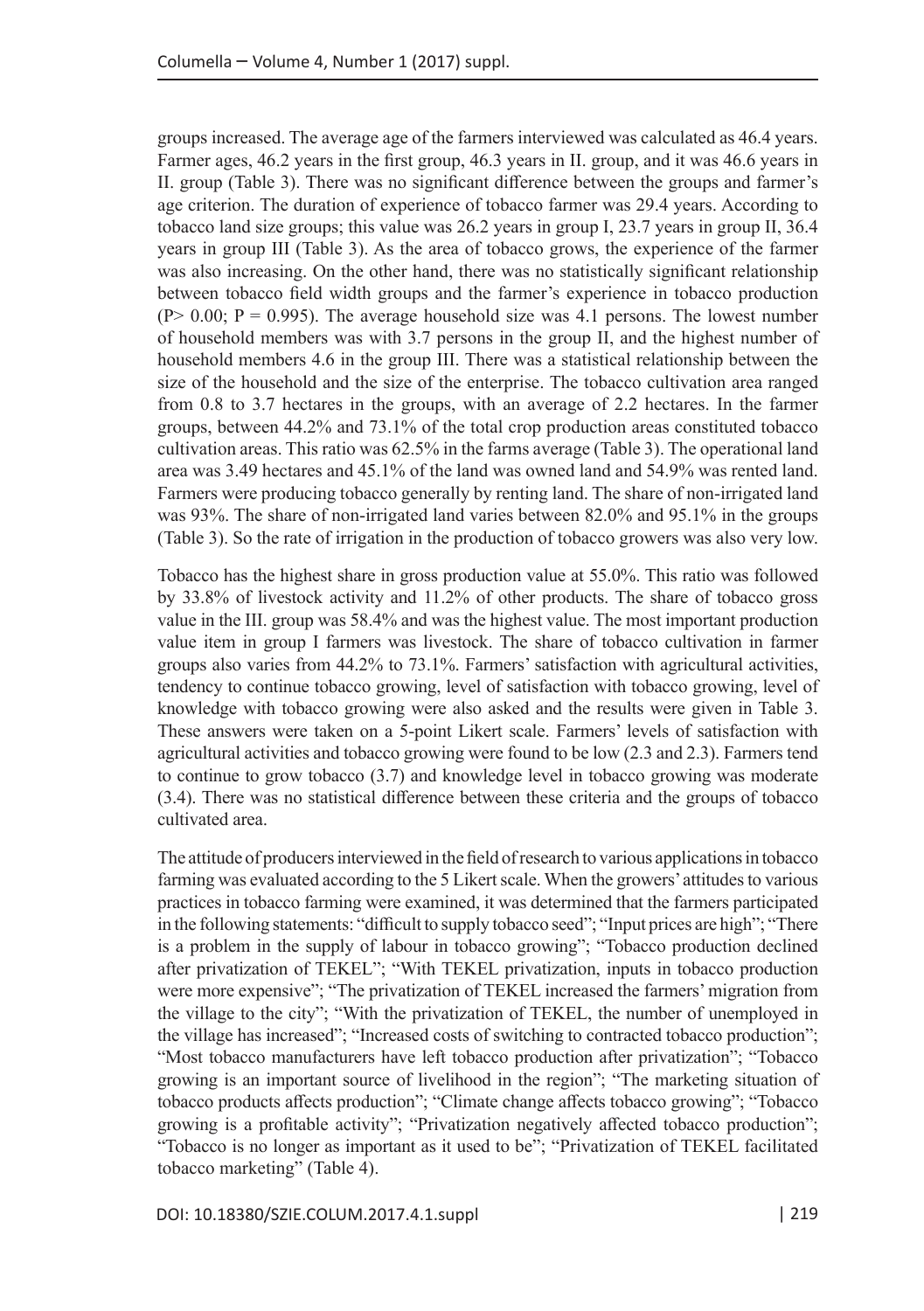|                                                                                  | Groups of farms | <u>Average </u> |      |      |
|----------------------------------------------------------------------------------|-----------------|-----------------|------|------|
| Indicators                                                                       |                 | H               | Ш    |      |
| Farmers age (year)                                                               | 46.2            | 46.3            | 46.6 | 46.4 |
| Farmers education level (year)                                                   | 5.1             | 5.6             | 5.7  | 5.5  |
| Household size (head)                                                            | 3.8             | 3.7             | 4.6  | 4.1  |
| Farmers experience on tobacco production (year)                                  | 26.2            | 23.7            | 36.4 | 29.4 |
| Owned land $(\% )$                                                               | 60.0            | 62.4            | 32.2 | 45.1 |
| Rented land (%)                                                                  | 40.0            | 37.6            | 67.8 | 54.9 |
| Irrigated land $(\% )$                                                           | 18.0            | 5.6             | 4.9  | 7.0  |
| Non-irrigated land (%)                                                           | 82.0            | 94.4            | 95.1 | 93.0 |
| Irrigated land for total tobacco cultivated area (%)                             | 2.8             | 0.0             | 5.7  | 4.0  |
| Tobacco land $(\%)^*$                                                            | 44.2            | 51.4            | 73.1 | 62.5 |
| The share of tobacco production value in total gross production value $(\%)$     | 37.6            | 55.1            | 58.4 | 55.0 |
| The share of other product production values in total gross production value (%) | 14.5            | 7.7             | 12.8 | 11.2 |
| The share of livestock production value in total gross production value (%)      | 47.9            | 37.2            | 28.8 | 33.8 |
| Share of total agricultural income in total income $(\%)$                        | 72.1            | 92.2            | 93.8 | 90.3 |
| Share of non-agricultural income in total income $(\%)$                          | 27.9            | 7.8             | 6.2  | 9.7  |
| Parcel numbers of tobacco cultivated area (per)                                  | 2.2             | 2.4             | 3.7  | 2.8  |
| Tobacco cultivated area (hectares)                                               | 0.8             | 1.7             | 3.7  | 2.2  |
| Satisfaction level with agricultural activity*                                   | 2.3             | 2.2             | 2.3  | 2.3  |
| Satisfaction level of tobacco growing*                                           | 2.5             | 2.2             | 2.1  | 2.3  |
| Level of knowledge on tobacco growing*                                           | 3.3             | 3.4             | 3.4  | 3.4  |
| A tendency to continue tobacco growing**                                         | 3.7             | 3.7             | 3.7  | 3.7  |

*Table 3. Some social-economic indicator in tobacco production*

*\*1 Very low 2 Low 3 Medium 4 High 5 Very high; \*\*1 Definitely no 2 Not thinking 3 Undecided 4 Thinking 5 Definitely yes*

|  |  | Table 4. The participation of farmers in various statements about tobacco growing |  |  |  |  |  |  |  |
|--|--|-----------------------------------------------------------------------------------|--|--|--|--|--|--|--|
|--|--|-----------------------------------------------------------------------------------|--|--|--|--|--|--|--|

|                                                                                     | Groups of farms  |                  |                  |                  |
|-------------------------------------------------------------------------------------|------------------|------------------|------------------|------------------|
| Statements                                                                          | T                | $\mathbf{H}$     | IΙI              | $Avg*$           |
| Supply of tobacco seed was difficult                                                | 4.8              | 5.0              | 5.0              | 4.9              |
| Input prices were high                                                              | 5.0              | 5.0              | 4.9              | 4.9              |
| There was a problem in the supply of labour in tobacco growing                      | 4.7              | 4.7              | 4.4              | 4.6              |
| Tobacco production decreased after privatization of TEKEL                           | 4.4              | 4.3              | 4.6              | 4.4              |
| With the privatization of TEKEL, inputs in t. produc. become more expensive         | 4.7              | 4.5              | 4.1              | 4.4              |
| The priv. of TEKEL increased farmers' migration from the village to the city        | 4.5              | 4.1              | 4.4              | 4.3              |
| With the priv. of TEKEL, the number of unemployed in the village has increased      | 4.3              | 4.2              | 4.3              | 4.3              |
| Increased costs of contracted tobacco production                                    | 4.2              | 3.8              | 4.5              | 4.2              |
| After privatization, tobacco producers have stopped tobacco production              | 4.4              | 4.1              | 4.0              | 4.2              |
| Tobacco growing was an important source of livelihood in the region                 | 4.0              | 3.8              | 4.1              | 4.0              |
| The marketing situation of tobacco products affects production                      | 3.3              | 3.8              | 4.5              | 3.9              |
| Climate change affects tobacco growing                                              | 3.5              | 3.5              | 4.2              | 3.8              |
| Tobacco growing was a profitable activity                                           | 3.8              | 3.8              | 3.8              | 3.8              |
| Customization adversely affected tobacco production                                 | 3.8              | 4.0              | 3.5              | 3.8              |
| Tobacco was no longer as important as it used to be                                 | 3.9              | 3.7              | 3.2              | 3.6              |
| The privatization of TEKEL has facilitated tobacco marketing                        | 3.5              | $\overline{3.4}$ | 3.8              | 3.6              |
| Knowledge of business management for t. farm (profit, account, etc.) was sufficient | 3.2              | 3.5              | 3.3              | 3.3              |
| Tobacco growing infrastructure was sufficient (farmer)                              | 2.7              | 3.1              | 3.7              | 3.2              |
| Marketing infrastructure of tobacco products was sufficient (farmer)                | 2.7              | $\overline{3.0}$ | 3.8              | 3.2              |
| Tobacco growing was more advantageous than other crop growing                       | 3.0              | 2.8              | 3.1              | 2.9              |
| Tobacco farming cannot be done without government support                           | $\overline{3.3}$ | 2.9              | 2.7              | 2.9              |
| Organization in tobacco growing was important                                       | 2.6              | $\overline{2.1}$ | $\overline{3.5}$ | 2.8              |
| There was a lack of technical knowledge in tobacco growing                          | 2.5              | 2.9              | 2.7              | 2.7              |
| Organizing was important in marketing tobacco products                              | 2.3              | 3.3              | 1.7              | 2.4              |
| Agricultural organizations (union, cooperative) provide adequate info. support      | 2.6              | 2.5              | 1.6              | 2.2              |
| After privatization the income from the tobacco has increased                       | 2.4              | 2.3              | 2.0              | 2.2              |
| Organization in tobacco growing was sufficient                                      | 1.8              | 1.5              | 2.1              | 1.8              |
| Tobacco growing was an easy activity                                                | 1.7              | 2.0              | 1.8              | 1.8              |
| Satisfaction with contractual crossing                                              | 1.8              | 2.0              | 1.7              | 1.8              |
| I am pleased with the privatization of TEKEL                                        | 1.9              | 1.8              | 1.4              | 1.7              |
| With the privatization of TEKEL, more farmers have begun to produce tobacco         | 1.7              | 2.0              | 1.1              | 1.6              |
| The privatization of TEKEL did not change the number of tobacco producers           |                  |                  | 1.1              | 1.3              |
| Tobacco growing was also a hobby                                                    |                  |                  | 1.0              | 1.2              |
| With the privatization of TEKEL, the net profit of t. production has increased      | $1.\overline{2}$ | 1.2              | $\overline{1.1}$ | $\overline{1.1}$ |

*\*:1 = I definitely do not participate 2 = I do not participate 3 = Partially 4 = I participate 5 = I fully agree*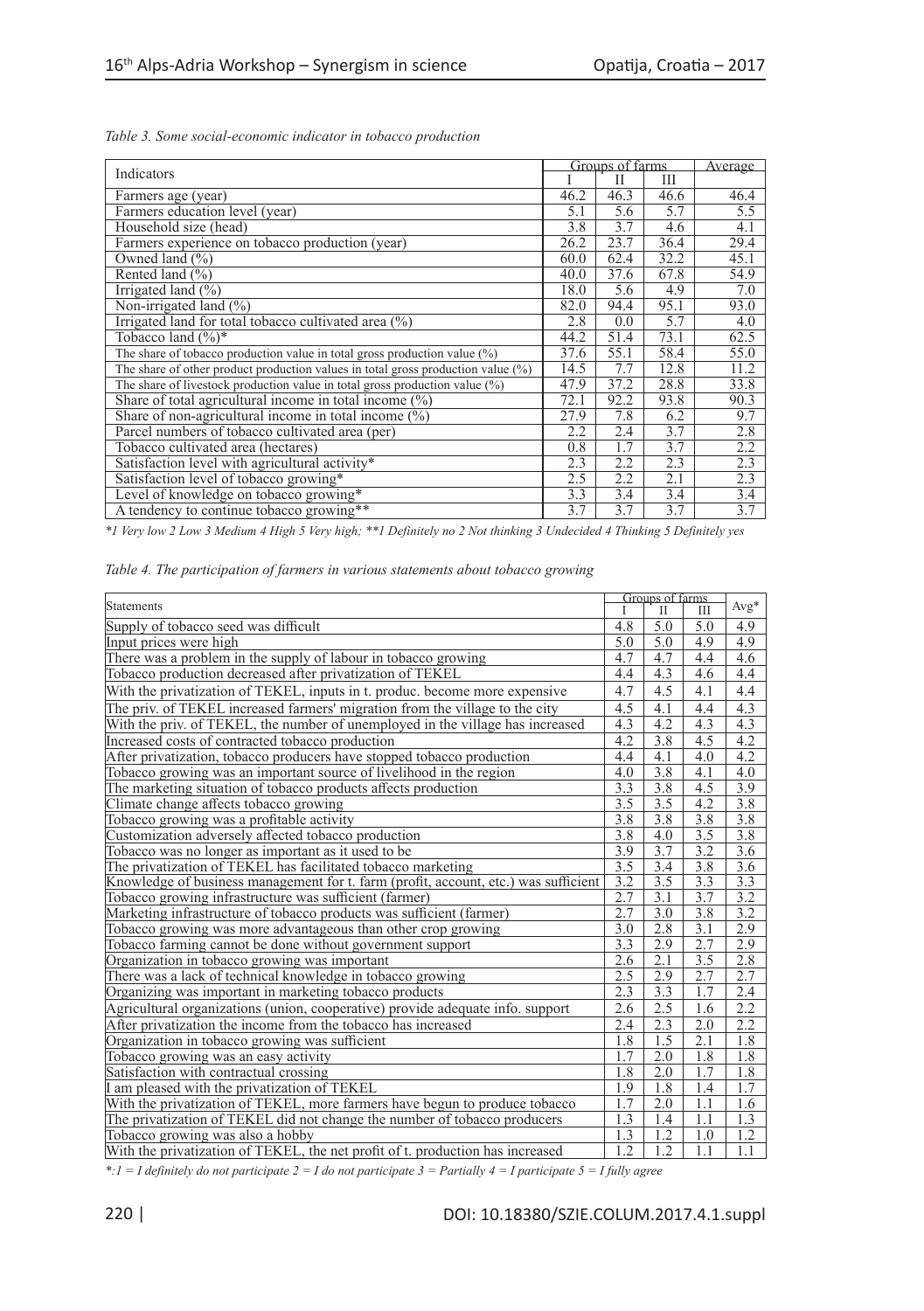On the contrary, it was determined that they were not agreed with the following statements: "Agricultural organizations (union, cooperative) provide sufficient information support"; "After privatization the income from the tobacco has increased"; "Organization in tobacco growing is sufficient"; "Tobacco breeding is an easy task"; "Satisfied with the passage of contractual agriculture"; "Satisfied with the privatization of TEKEL"; "With the privatization of TEKEL, more farmers started to produce tobacco"; "The privatization of TEKEL did not change the number of tobacco producers"; "With the privatization of TEKEL, the net profit in tobacco production has increased further" (Table 4).

Ceylan (1995) pointed out that due to the changing consumer tastes and anti-smoking campaigns in the world, tobacco, known all over the world in the name of Turkish tobacco at the beginning of the century, is facing the danger of extinction today. Bas implementation of Law No. 4733. He reported that 98% of the tobacco farmers did not want to privatize the TEKEL. Gül et al. (2009) stated that most of the few producers who gave up tobacco production and benefited from the project support, were directed to cereal farming. They pointed out that profit of wheat, aspirants and canola products that may be an alternative to tobacco. According to the authors, canola was the best alternative product. Gümüş (2009) reported that producers were not satisfied with applications after the new tobacco legislation. The author stated that several multinational cigarette companies, which the contracted system makes dependent on the producers and which are handled by the auctioned sales system, play a decisive role in the tobacco market. He found that the tobacco real price of the producer has declined by half in ten years. Orman (2011) examined the changes in the economic structure of tobacco producers in Adıyaman tobacco production with the policies applied after 2000. According to the author, the changes made in the privatization and tobacco law have greatly reduced TEKEL's market share. The author claimed that the withdrawal of producers from tobacco production did not create an alternative production model, so a wave of migration to cities from rural areas began and an idle labour force emerged. Gültekin Karakaş (2014) reported that the tobacco sector in Turkey had undergone a market-oriented transformation with neoliberal policies implemented after the 1980s, during which the state control over the production and distribution conditions of tobacco production and cigarettes as an input of cigarette production was gradually phased out. The tobacco market has been left to the determination of transnational tobacco companies. The author pointed to the need to establish public control over tobacco products, production and trade, in the perspective of protecting public health. In contrast to the above results, Alıcı et al. (2011) found that farmers were producing for the private sector and were satisfied with this situation.

With the law numbered 4733 which came into effect in 2002, privatization of TEKEL has been made and then a significant decrease in tobacco production has occurred. With the privatization of TEKEL, the number of farmers producing tobacco and numbers decreased and the share of imported tobacco increased. Farmers who gave up production have migrated from the village to the city.

# **Conclusions**

Farmers produced tobacco on a small scale. More than half of their income was from tobacco production. Farmers had more than thirty years of experience in tobacco production. It was determined that the producers were not satisfied with the privatization of TEKEL,